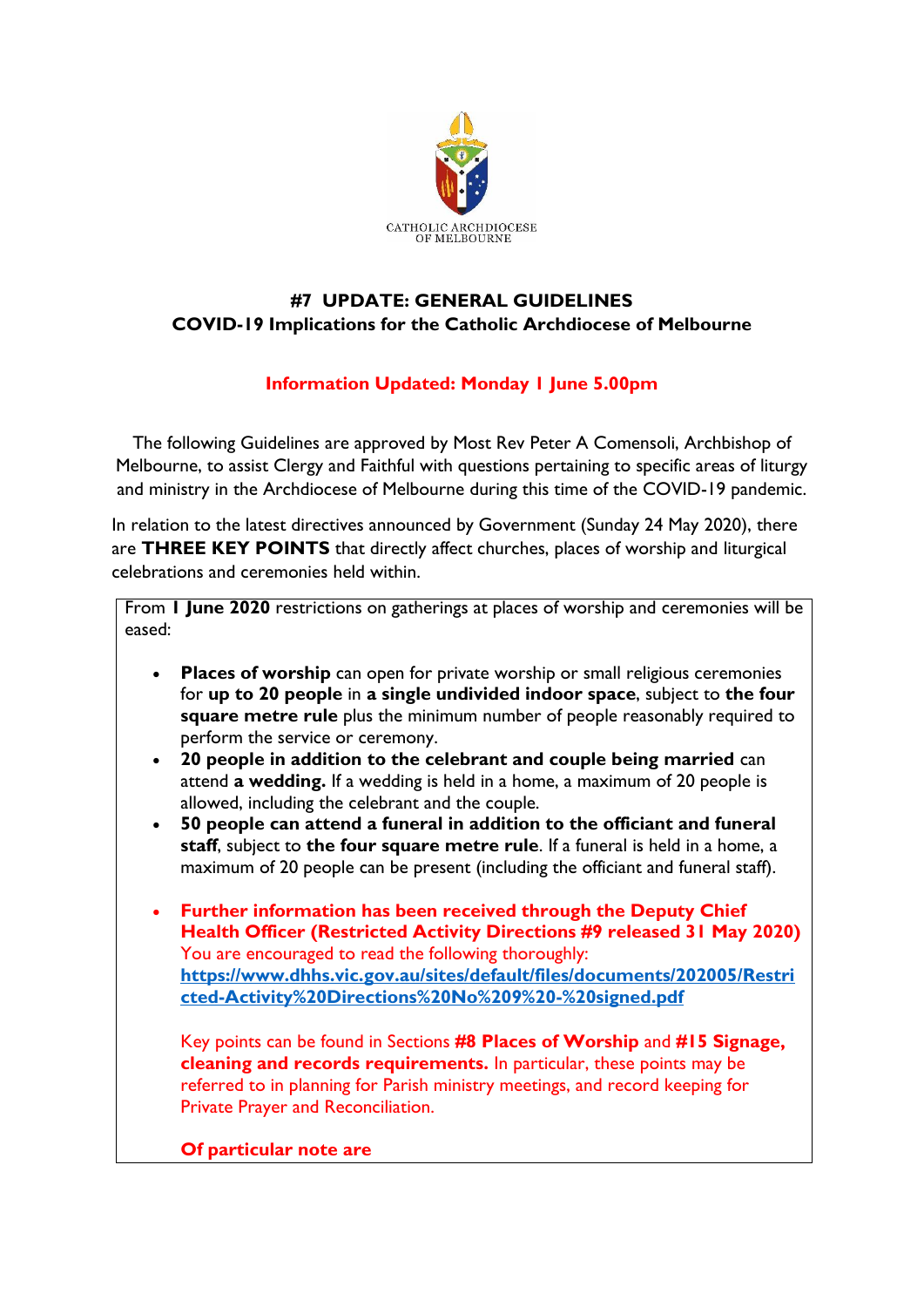**#8 (1)(b) A** person who owns, controls or operates a place of worship in Victoria may operate that place of worship during the restricted activity period for: Hosting a limited group or members of the public;

**#8 (4)(c)** A person who owns, operates or controls a place of worship during the restricted activity period must comply with the: Records Requirement (except in relation to private worship, and in relation to support groups if confidentiality is typically required);

 **#15 (1)(c)** A Person who owns, controls or operates a place of worship which involves members of the public entering, must during the restricted activity period display a sign at each public entry to each such space that includes a statement that the maximum number of members of the public that may be present in the space at a single time is the density quotient, rounded down to the nearest whole number.

 **#15 (4)(c)** Records Requirement: A person who owns, controls or operates a place of worship must request that each person who attends the facility or venue for longer than 15 minutes in the circumstances listed in the relevant clause provide:

(i) their first name; and

(ii) a contact phone number,

 and, if provided by the person, must keep a record of those details for 28 days, together with the following details:

 (iii) the date and time at which the person attended the facility or venue: The records requirement applies to all persons that attend the facility or venue for longer than 15 minutes, which may include staff, customers, maintenance and delivery workers.

 **#15 (5)** A person that obtains contact details in accordance with this clause must:

 (a) use reasonable endeavours to protect the personal information from use or disclosure other than as requested by an authorised officer under the PHW Act; and

 (b) destroy the information as soon as is reasonably practicable following 28 days after the visit, unless another statutory requirement permits or requires the personal information to be retained.

**It is important that you please take the time to read the DHHS Vic guidelines.** [https://www.dhhs.vic.gov.au/religion-and-ceremony-restrictions](https://www.dhhs.vic.gov.au/religion-and-ceremony-restrictions-covid-19#can-a-recreational-facility-be-used-for-wedding-or-funeral-services)[covid-19#can-a-recreational-facility-be-used-for-wedding-or-funeral-services](https://www.dhhs.vic.gov.au/religion-and-ceremony-restrictions-covid-19#can-a-recreational-facility-be-used-for-wedding-or-funeral-services)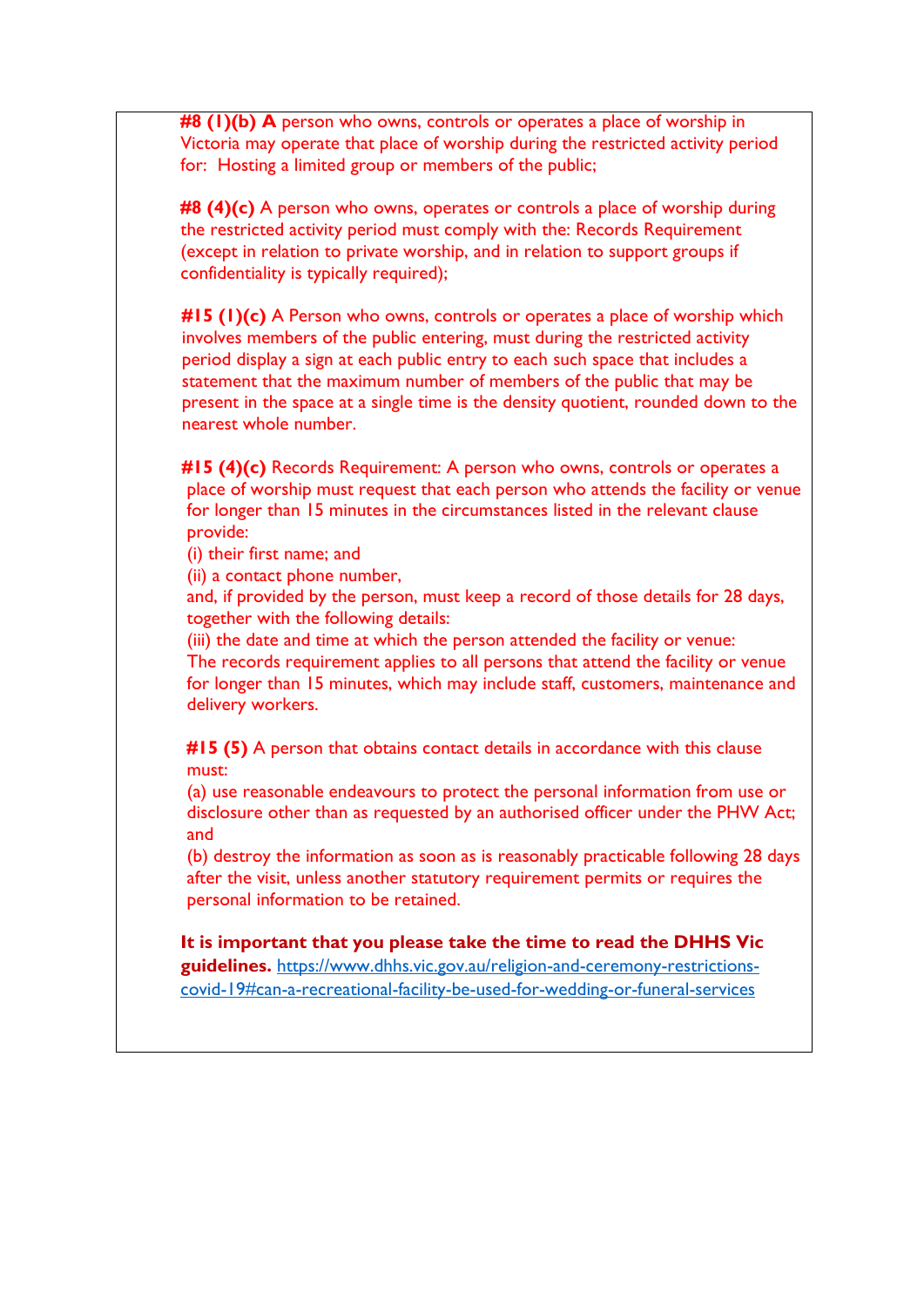## **GENERAL GUIDELINES**

## Please note most recent updates are marked in red.

An accompanying set of recommendations has been provided to assist in reviewing and determining what your Parish community can manage so as to effectively meet all health and safety requirements – and meet the spiritual and pastoral needs of your people.

It is important to note as we welcome the opening of our churches, what is made available in these early days will be at the discretion of the Parish Priest or Administrator who will best be able to determine the capabilities of each individual Parish to meet all the required conditions and pastoral needs of their people.

Please also consider maintaining your livestreaming where possible. This has been an important point of contact and spiritual resource for people, and will continue to assist the housebound, vulnerable and those who do not feel comfortable in returning to public spaces at the current time.

| <b>Masses and</b> | All places of worship (including Hospital, Aged Care and<br>$\bullet$                                                         |
|-------------------|-------------------------------------------------------------------------------------------------------------------------------|
| <b>Church</b>     | School Chapels) may now open for pre-arranged worship, small                                                                  |
| buildings -       | religious ceremonies or private worship. As of I June 2020 up                                                                 |
| <b>Places of</b>  | to 20 people as well as the minimum number of people                                                                          |
| Worship           | reasonably required for the service - in a single undivided                                                                   |
|                   | indoor space - are permitted.                                                                                                 |
|                   | <b>CONTACT DETAILS</b> are required for all attendees at<br>$\bullet$                                                         |
|                   | Masses and Ceremonies (if attending for longer than 15                                                                        |
|                   | minutes) - and must include: First Name + Contact Number +                                                                    |
|                   | date and time at which the person attended the place of                                                                       |
|                   | worship. Records must be kept for 28 days, and all endeavours                                                                 |
|                   | made to protect personal informal from use or disclosure;                                                                     |
|                   | <b>CONTACT DETAILS for Private Worship: an exemption</b><br>$\bullet$                                                         |
|                   | is given to private worship and where confidentiality is 'typically                                                           |
|                   | required.' Also noting it is not required if a person is in the                                                               |
|                   | venue for under 15 minutes.                                                                                                   |
|                   |                                                                                                                               |
|                   | Multiple liturgical celebrations or ceremonies can be held on<br>$\bullet$                                                    |
|                   | the same day, but cleaning must occur between liturgies or                                                                    |
|                   | ceremonies. Consider at least an hour between liturgies or<br>ceremonies to reduce the risk of crowds at entrances and exits. |
|                   |                                                                                                                               |
|                   | The following time limits should apply to allow for a higher<br>$\bullet$                                                     |
|                   | frequency in Masses and to ensure that the appropriate hour                                                                   |
|                   | gap is maintained between celebrations. Sunday Masses - 60                                                                    |
|                   | mins. Weekday Masses - 30 mins.                                                                                               |
|                   | Places of worship can continue to be opened for the purposes<br>$\bullet$                                                     |
|                   | of hosting essential public support services such as food banks,                                                              |
|                   | help for the homeless or other essential activities, ensuring                                                                 |
|                   | appropriate physical distancing is maintained by keeping at least                                                             |
|                   | 1.5 metres between everyone at all times.                                                                                     |
|                   | Churches may be opened for scheduled times of Private                                                                         |
|                   | Prayer. Only 20 members of the public may be present, in                                                                      |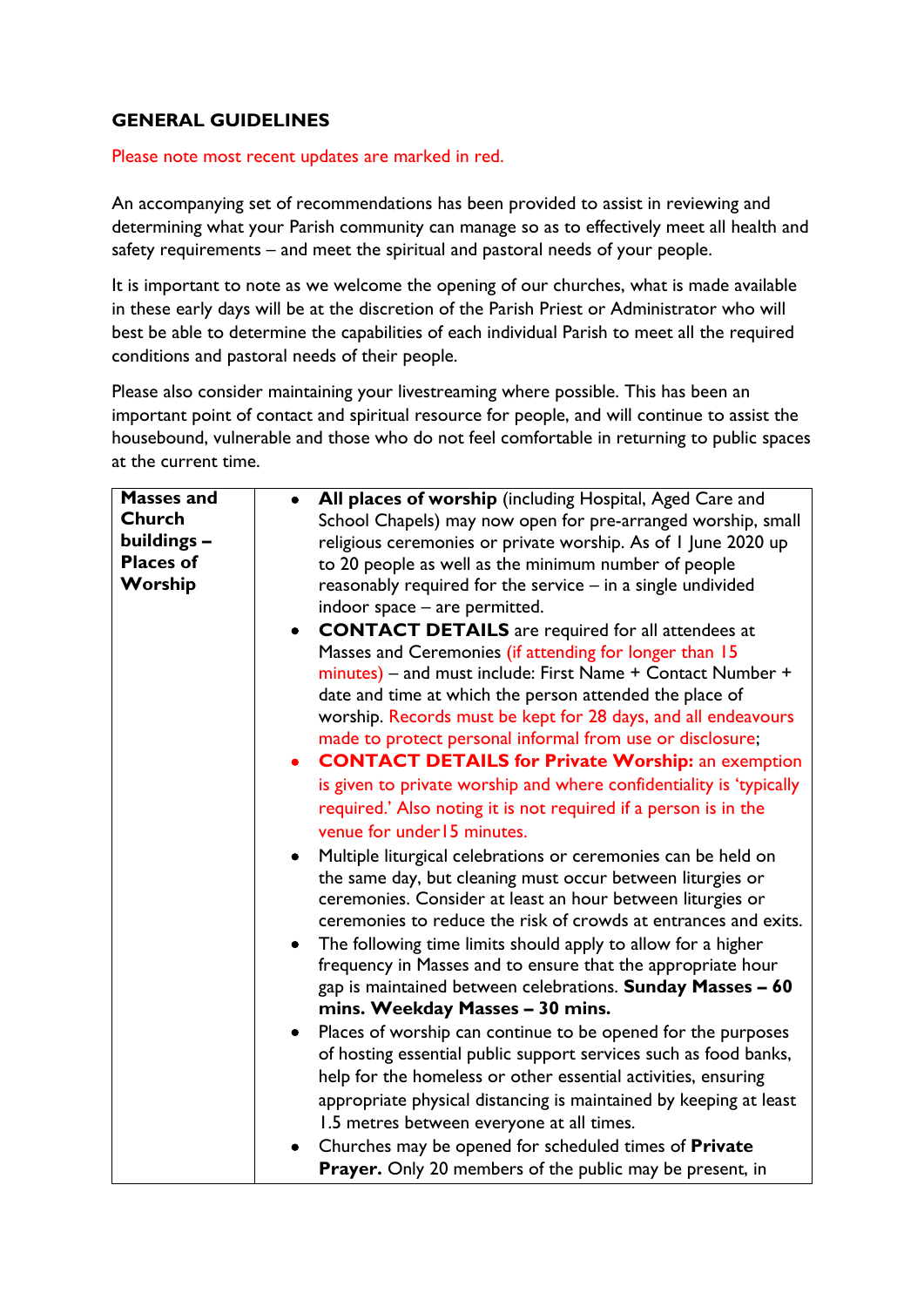|                  | addition person/s reasonably required to conduct the service<br>and maintain the space may also be present. All distancing and<br>hygiene measures must be in place.<br>Making Private Worship available will require door monitoring<br>$\bullet$<br>to check how many people are present at any one time, and<br>communicating a workable and nominal length of time that<br>people should spend in prayer (to allow others the opportunity<br>to partake). Contact details must also be taken as per<br>regulations if visits extend beyond 15 minutes: First Name,<br>contact number, time in attendance (note: this should not be<br>merely leaving a clipboard and pen out, which is unhygienic.<br>Consider online registration or a volunteer who actively<br>records these details).<br>Clear and frequent signage must be made available regarding<br>$\bullet$<br>distancing and hygiene requirements - and should particularly<br>note the maximum number allowed in the space at any one |
|------------------|-------------------------------------------------------------------------------------------------------------------------------------------------------------------------------------------------------------------------------------------------------------------------------------------------------------------------------------------------------------------------------------------------------------------------------------------------------------------------------------------------------------------------------------------------------------------------------------------------------------------------------------------------------------------------------------------------------------------------------------------------------------------------------------------------------------------------------------------------------------------------------------------------------------------------------------------------------------------------------------------------------|
|                  | time for particular celebrations. Floor and outdoor signage<br>should be considered to prevent people congregating or waiting<br>in queues.                                                                                                                                                                                                                                                                                                                                                                                                                                                                                                                                                                                                                                                                                                                                                                                                                                                           |
|                  |                                                                                                                                                                                                                                                                                                                                                                                                                                                                                                                                                                                                                                                                                                                                                                                                                                                                                                                                                                                                       |
| Masses,          | Multiple liturgical celebrations or ceremonies can be held on                                                                                                                                                                                                                                                                                                                                                                                                                                                                                                                                                                                                                                                                                                                                                                                                                                                                                                                                         |
| Ceremonies,      | the same day, but cleaning must occur between liturgical                                                                                                                                                                                                                                                                                                                                                                                                                                                                                                                                                                                                                                                                                                                                                                                                                                                                                                                                              |
| <b>Liturgies</b> | celebrations or ceremonies.                                                                                                                                                                                                                                                                                                                                                                                                                                                                                                                                                                                                                                                                                                                                                                                                                                                                                                                                                                           |
|                  | Each Parish must publicly publish a schedule of Masses and<br>$\bullet$                                                                                                                                                                                                                                                                                                                                                                                                                                                                                                                                                                                                                                                                                                                                                                                                                                                                                                                               |
|                  | liturgies that will take place, and how people may nominate                                                                                                                                                                                                                                                                                                                                                                                                                                                                                                                                                                                                                                                                                                                                                                                                                                                                                                                                           |
|                  | for attendance;                                                                                                                                                                                                                                                                                                                                                                                                                                                                                                                                                                                                                                                                                                                                                                                                                                                                                                                                                                                       |
|                  | At least an hour should be allowed between liturgical                                                                                                                                                                                                                                                                                                                                                                                                                                                                                                                                                                                                                                                                                                                                                                                                                                                                                                                                                 |
|                  | celebrations or ceremonies to reduce the risk of crowds at                                                                                                                                                                                                                                                                                                                                                                                                                                                                                                                                                                                                                                                                                                                                                                                                                                                                                                                                            |
|                  | entrances and exits.                                                                                                                                                                                                                                                                                                                                                                                                                                                                                                                                                                                                                                                                                                                                                                                                                                                                                                                                                                                  |
|                  | The four square metre rule, which limits the number of people<br>who can be in a building, applies at all times. This is not about<br>distancing between people (which is 1.5m) but is about building<br>capacity. A space can only allow I person per 4 square metres.<br>This pertains particularly to a Funeral, but possibly a Wedding<br>or Baptism, where a larger number of attendees and those<br>enabling the liturgy to run may be present.                                                                                                                                                                                                                                                                                                                                                                                                                                                                                                                                                 |
|                  | CONTACT DETAILS are required for all attendees at Masses<br>or ceremonies – and must include: First Name + Contact<br>Number + date and time at which the person attended the                                                                                                                                                                                                                                                                                                                                                                                                                                                                                                                                                                                                                                                                                                                                                                                                                         |
|                  | place of worship;                                                                                                                                                                                                                                                                                                                                                                                                                                                                                                                                                                                                                                                                                                                                                                                                                                                                                                                                                                                     |
|                  | Liturgical celebrations and ceremonies can still be recorded or<br>broadcast live from the place of worship for viewing online.                                                                                                                                                                                                                                                                                                                                                                                                                                                                                                                                                                                                                                                                                                                                                                                                                                                                       |
|                  | You are allowed to have people on site to record and live                                                                                                                                                                                                                                                                                                                                                                                                                                                                                                                                                                                                                                                                                                                                                                                                                                                                                                                                             |
|                  | stream celebrations, however, you must ensure those people                                                                                                                                                                                                                                                                                                                                                                                                                                                                                                                                                                                                                                                                                                                                                                                                                                                                                                                                            |
|                  | maintain physical distancing by keeping at least 1.5 metres                                                                                                                                                                                                                                                                                                                                                                                                                                                                                                                                                                                                                                                                                                                                                                                                                                                                                                                                           |
|                  | between each other at all times.                                                                                                                                                                                                                                                                                                                                                                                                                                                                                                                                                                                                                                                                                                                                                                                                                                                                                                                                                                      |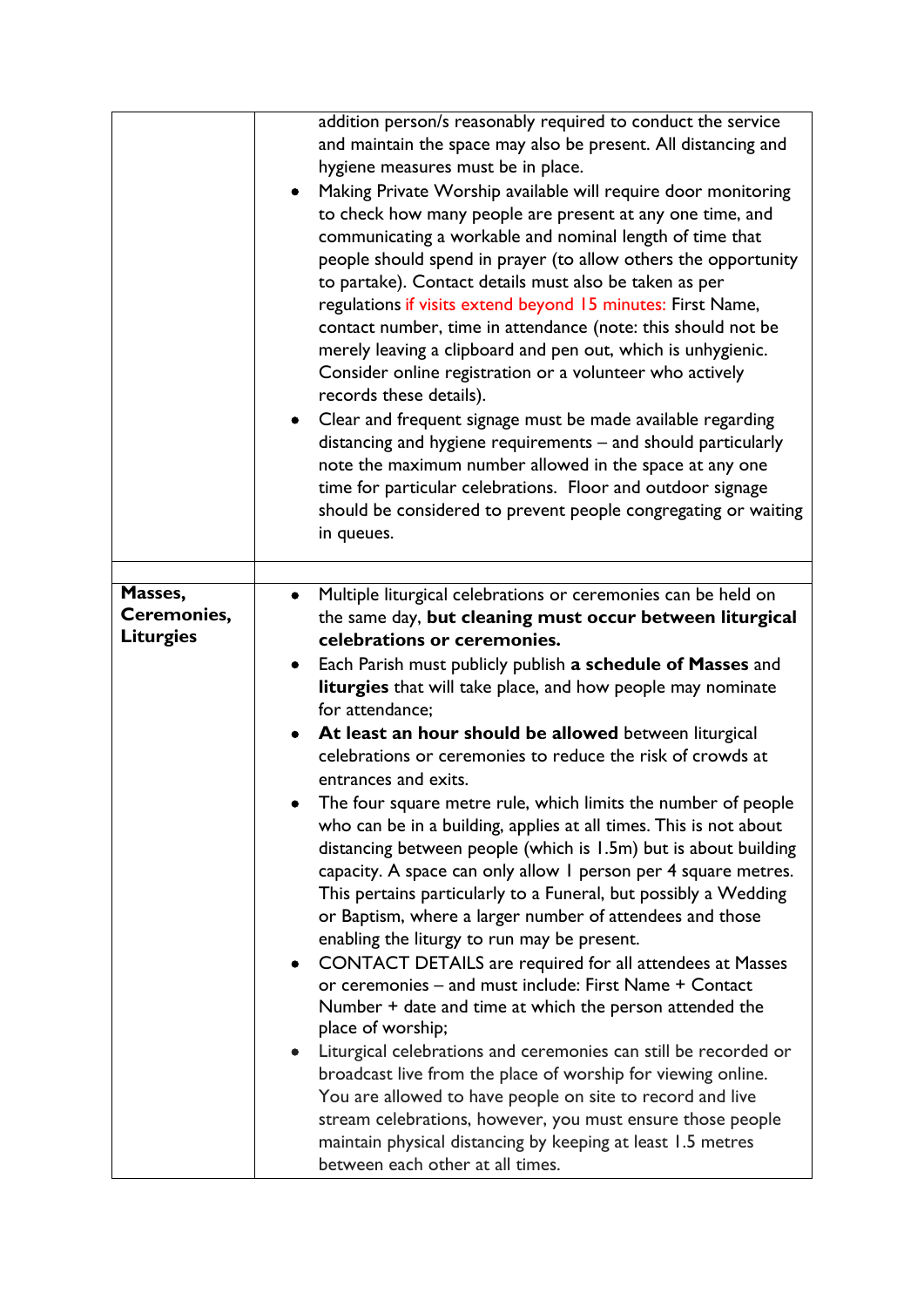|                                                              | • Places of worship may be opened for the purposes of<br>conducting weddings and funerals, but there are strict limits on<br>the number of people who can attend (see under listing for<br>Weddings and Funerals).<br>Priests may celebrate Mass privately in a closed church for the<br>$\bullet$<br>purposes of live streaming. In doing so all precautions such as<br>physical distancing and hygiene measures must be modelled and<br>met.<br>Masses may be celebrated in Religious Community Chapels (for<br>$\bullet$<br>that household religious community only), and in Hospital<br>Chapels as long as all conditions are met and in co-operation<br>with the particular Health organisation and the Chaplain<br>assigned to that place. |
|--------------------------------------------------------------|--------------------------------------------------------------------------------------------------------------------------------------------------------------------------------------------------------------------------------------------------------------------------------------------------------------------------------------------------------------------------------------------------------------------------------------------------------------------------------------------------------------------------------------------------------------------------------------------------------------------------------------------------------------------------------------------------------------------------------------------------|
|                                                              |                                                                                                                                                                                                                                                                                                                                                                                                                                                                                                                                                                                                                                                                                                                                                  |
| <b>Broadcast and</b><br>livestreaming<br>of liturgies<br>and | Churches are now considered as workplaces for the purposes<br>of broadcasting or live-streaming liturgies. This permission<br>pertains only to:<br>- "people conducting services"                                                                                                                                                                                                                                                                                                                                                                                                                                                                                                                                                                |
| ceremonies                                                   | - for the purpose of "broadcasting or live-streaming"                                                                                                                                                                                                                                                                                                                                                                                                                                                                                                                                                                                                                                                                                            |
|                                                              | While this allows for more people to be involved, churches<br>must abide by the 4 square metre per person rule for the<br>capacity of the space, and adhere to the 1.5m between each<br>person distancing.<br>The following points are to be strictly adhered to in every                                                                                                                                                                                                                                                                                                                                                                                                                                                                        |
|                                                              | place of worship in the Archdiocese of Melbourne:                                                                                                                                                                                                                                                                                                                                                                                                                                                                                                                                                                                                                                                                                                |
|                                                              | Churches will be considered as "workplaces" for the purpose of<br>allowing broadcast or live streaming of key liturgies and<br>ceremonies for the faithful.<br>Only the minimum required for the proper conduct of the<br>Liturgy and its broadcasting/live-streaming are permitted to be<br>present;                                                                                                                                                                                                                                                                                                                                                                                                                                            |
|                                                              | You may not have a choir or music ministry group, or any<br>$\bullet$<br>other group of people, located elsewhere inside the church,<br>even if they are off-camera if they exceed the limits allowed.<br>The 4 square metre rule applies in all circumstances to building<br>$\bullet$<br>capacity. The number of persons present must be adjusted<br>according to the size of the location of the ceremony.<br>At Communion time, only those physically present (as above<br>٠                                                                                                                                                                                                                                                                 |
|                                                              | and outlined further below) may receive the Holy Eucharist,<br>following all previously shared guidelines for hygiene.<br>Please note: this may be a difficult time for people online who cannot<br>share in sacramental Communion. Please show discretion and<br>sensitivity in distributing, reminding everyone at home that they may<br>join prayerfully in spiritual Communion.                                                                                                                                                                                                                                                                                                                                                              |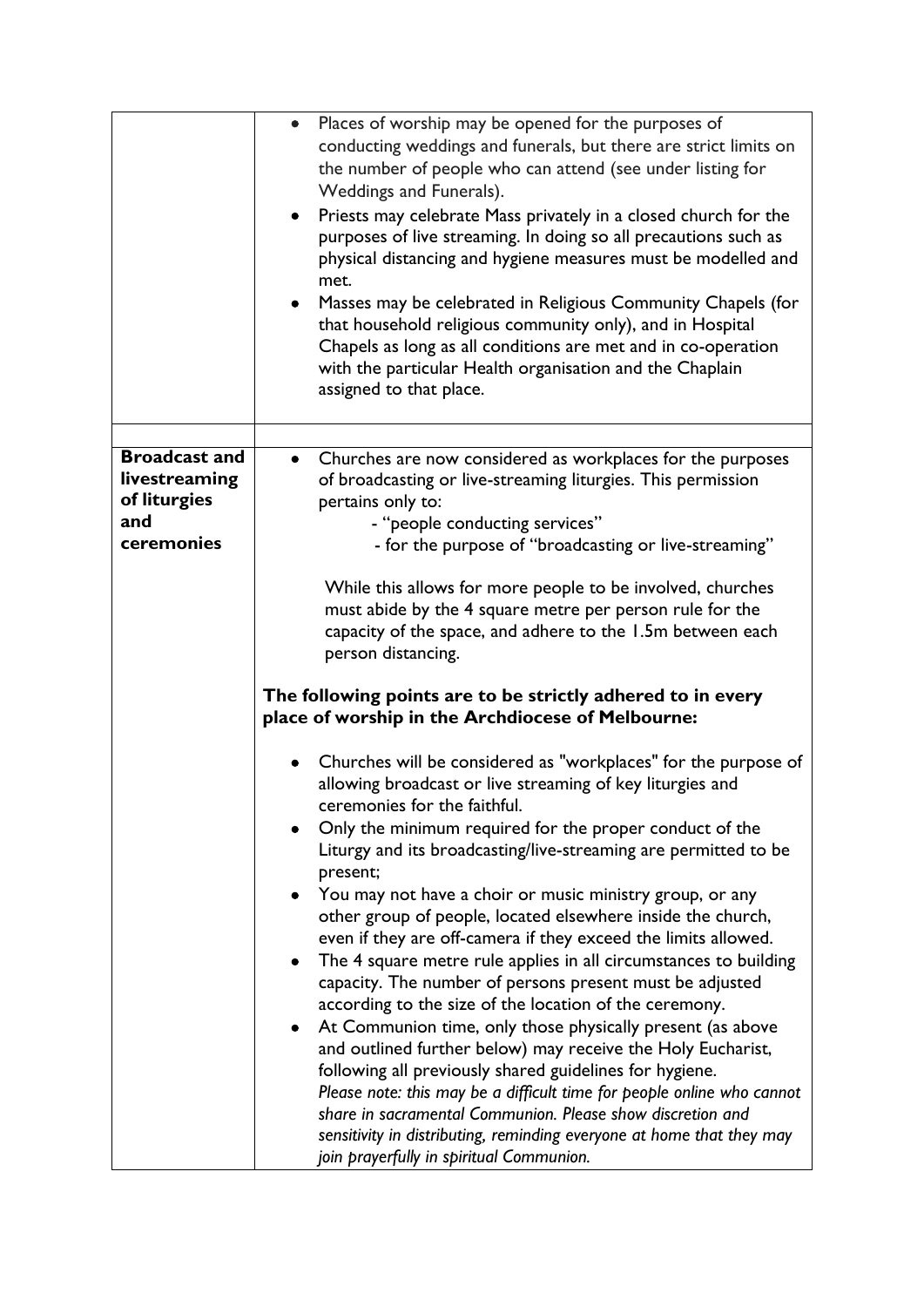|                         | Following a liturgy, the church must be cleaned in accordance<br>with the guidance on routine environmental cleaning and<br>disinfection in the community, available at:<br>https://www.health.gov.au/resources/publications/coronavirus-<br>covid-19-information-about-routine-environmental-cleaning-<br>and-disinfection-in-the-community<br>Home/household Masses are not permitted.<br>$\bullet$<br>There are to be no Masses in presbyteries or any location<br>where people are invited to attend. |
|-------------------------|-----------------------------------------------------------------------------------------------------------------------------------------------------------------------------------------------------------------------------------------------------------------------------------------------------------------------------------------------------------------------------------------------------------------------------------------------------------------------------------------------------------|
|                         |                                                                                                                                                                                                                                                                                                                                                                                                                                                                                                           |
| <b>Priests Daily</b>    | Daily Mass should be offered for all God's people, the faithful in<br>$\bullet$                                                                                                                                                                                                                                                                                                                                                                                                                           |
| Mass and                | Melbourne, and the wider community.                                                                                                                                                                                                                                                                                                                                                                                                                                                                       |
| obligations             | The Archbishop has decreed dispensation to allow Clergy to<br>say extra Masses per day, until the end of May, to assist in<br>providing further opportunities for the faithful to attend. This<br>permission should only be exercised depending on local<br>circumstances and capabilities to manage distancing and hygiene<br>precautionary requirements. The faithful may only attend one<br>Mass per day.                                                                                              |
|                         | Those who regularly celebrate Mass for in-house religious<br>communities may do so and up to 20 attendees may be present.                                                                                                                                                                                                                                                                                                                                                                                 |
|                         |                                                                                                                                                                                                                                                                                                                                                                                                                                                                                                           |
| <b>Prayer</b><br>Groups | Prayer Groups may be held at a place of worship or another<br>$\bullet$<br>public place, up to 20 people can attend. A prayer group held in<br>someone's home can meet as long as there are no more than<br>20 people, including the normal residence of a household.<br>CONTACT DETAILS are required for all attendees at<br>$\bullet$<br>churches- and must include: First Name + Contact Number +<br>date and time at which the person attended the place of<br>worship;                               |
|                         | Physical distancing measures must be adhered to.                                                                                                                                                                                                                                                                                                                                                                                                                                                          |
|                         |                                                                                                                                                                                                                                                                                                                                                                                                                                                                                                           |
| <b>Home Masses</b>      | Masses in family homes or other such private or domestic<br>locations are not permitted until further notice.                                                                                                                                                                                                                                                                                                                                                                                             |
|                         |                                                                                                                                                                                                                                                                                                                                                                                                                                                                                                           |
| <b>Baptisms</b>         | Up to 20 people permitted to attend, as well as the minimum<br>number of people reasonably required for the service.<br>CONTACT DETAILS are required for all attendees- and must<br>include: First Name + Contact Number + date and time at<br>which the person attended the place of worship;<br>Baptism by immersion or baptisms using already blessed water<br>is to be avoided. Fresh water is to be used in every individual<br>instance of baptism, and immediately drained afterwards.             |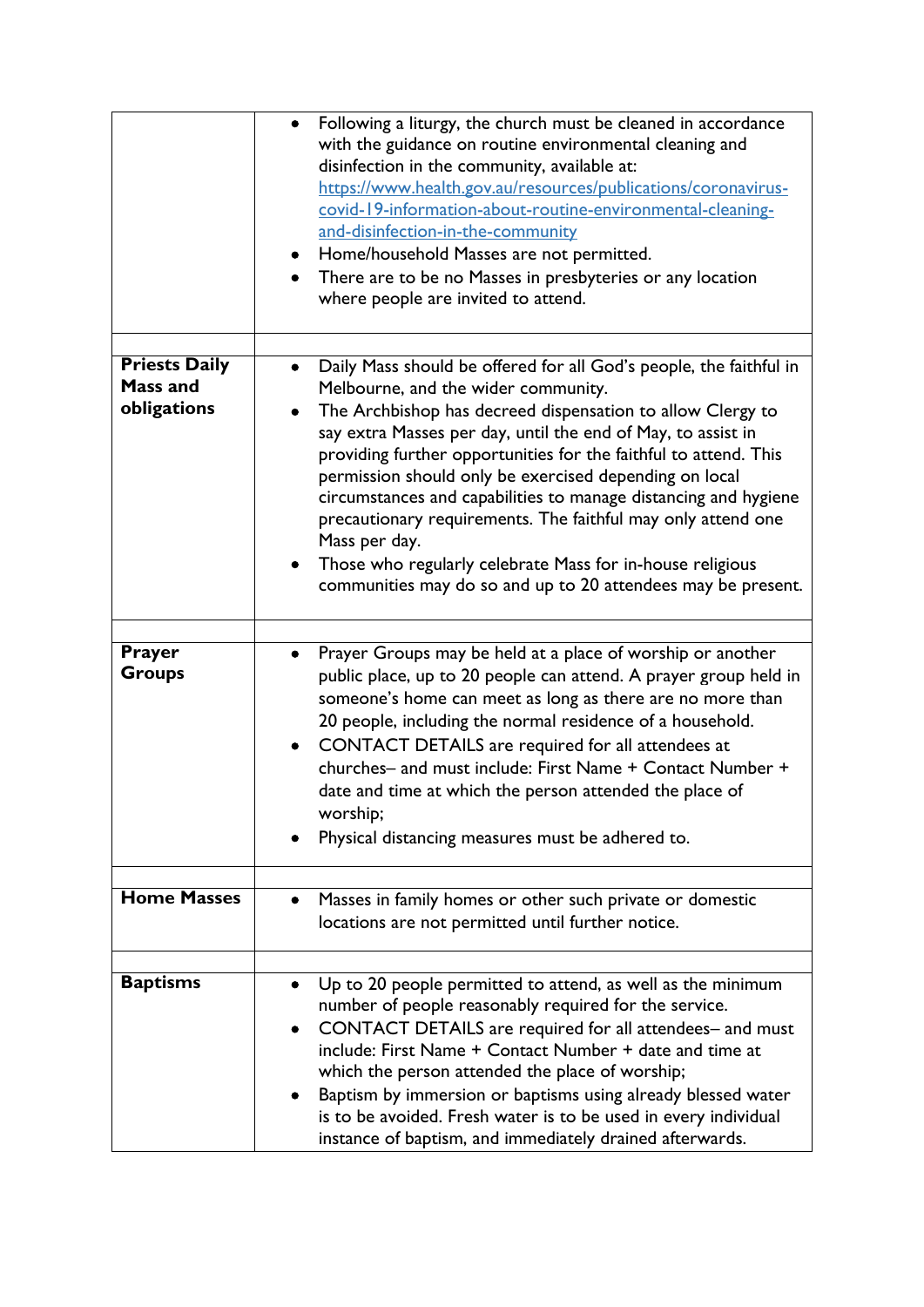|                 | Physical distancing and building capacity limits must be<br>$\bullet$<br>maintained at all times;<br>Hygiene precautions must be maintained throughout;<br>Doors must remain closed to prevent public access;<br>No lingering outside the church following the Baptism;<br>Following a Baptism, the church must be cleaned in accordance<br>$\bullet$<br>with the guidance on routine environmental cleaning and<br>disinfection in the community, available at:<br>https://www.health.gov.au/resources/publications/coronavirus-<br>covid-19-information-about-routine-environmental-cleaning-<br>and-disinfection-in-the-community<br>In emergency situations priests and deacons must make<br>$\bullet$<br>themselves available for Baptism. In extreme circumstances any<br>lay person can validly baptise using water and the Trinitarian<br>formula. (Can 861 §2)                                                                                  |
|-----------------|----------------------------------------------------------------------------------------------------------------------------------------------------------------------------------------------------------------------------------------------------------------------------------------------------------------------------------------------------------------------------------------------------------------------------------------------------------------------------------------------------------------------------------------------------------------------------------------------------------------------------------------------------------------------------------------------------------------------------------------------------------------------------------------------------------------------------------------------------------------------------------------------------------------------------------------------------------|
| <b>Weddings</b> | Up to 20 people may attend a wedding in addition to the<br>couple, the celebrant as well as the minimum number of people<br>reasonably required for the service;<br>CONTACT DETAILS are required for all attendees- and must<br>include: First Name + Contact Number + date and time at<br>which the person attended the place of worship;<br>Physical distancing and building capacity limits must be<br>maintained at all times;<br>Hygiene precautions must be maintained throughout;<br>Doors must remain closed to prevent public access;<br>No lingering outside the church following the wedding;<br>Following a wedding, the church must be cleaned in accordance<br>with the guidance on routine environmental cleaning and<br>disinfection in the community, available at:<br>https://www.health.gov.au/resources/publications/coronavirus-<br>covid-19-information-about-routine-environmental-cleaning-<br>and-disinfection-in-the-community |
| <b>Funerals</b> | Up to 50 mourners may attend funeral in a place of worship as<br>well as the people required for the funeral, such as the officiant<br>or funeral company;<br>CONTACT DETAILS are required for all attendees- and must<br>$\bullet$<br>include: First Name + Contact Number + date and time at<br>which the person attended the place of worship;<br>Funerals held outdoors can be attended by a maximum of<br>$\bullet$<br>50 mourners in attendance. If a funeral is held at a private<br>house then only 20 people, in addition to people who live at the<br>household, can attend;<br>Physical distancing and building capacity limits must be<br>maintained at all times;                                                                                                                                                                                                                                                                           |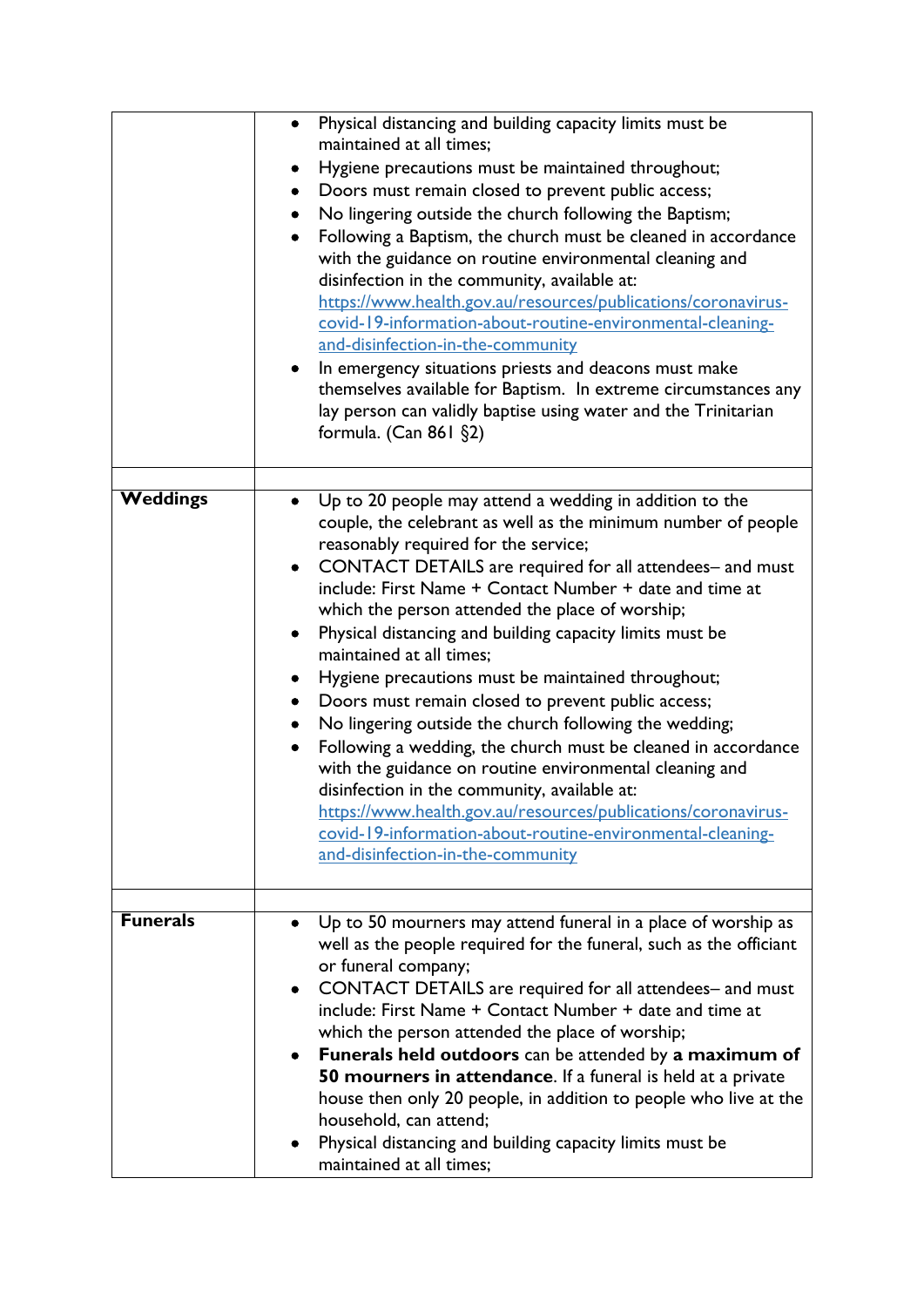|                                                   | Hygiene precautions must be maintained throughout;<br>٠<br>Doors must remain closed to prevent public access.<br>No lingering outside the church following the funeral;<br>Following a funeral, the church must be cleaned in accordance<br>with the guidance on routine environmental cleaning and<br>disinfection in the community, available at:<br>https://www.health.gov.au/resources/publications/coronavirus-<br>covid-19-information-about-routine-environmental-cleaning-<br>and-disinfection-in-the-community<br>It will not be possible to organise any refreshments in the<br>$\bullet$<br>Parish hall or centre after the funeral is concluded.<br>Permission is granted to hold the funeral Liturgy in a funeral<br>parlour, if the family so wish.<br>Families may wish to arrange a larger Memorial Mass at a later<br>date, and after the public emergency and relevant social<br>restrictions have passed.                                                                                                                                                                                                                                                                                          |
|---------------------------------------------------|-----------------------------------------------------------------------------------------------------------------------------------------------------------------------------------------------------------------------------------------------------------------------------------------------------------------------------------------------------------------------------------------------------------------------------------------------------------------------------------------------------------------------------------------------------------------------------------------------------------------------------------------------------------------------------------------------------------------------------------------------------------------------------------------------------------------------------------------------------------------------------------------------------------------------------------------------------------------------------------------------------------------------------------------------------------------------------------------------------------------------------------------------------------------------------------------------------------------------|
|                                                   |                                                                                                                                                                                                                                                                                                                                                                                                                                                                                                                                                                                                                                                                                                                                                                                                                                                                                                                                                                                                                                                                                                                                                                                                                       |
| <b>Penance</b>                                    | Only the First Rite of Penance (individual confession and<br>$\bullet$<br>absolution) can be celebrated, because of the restrictions on<br>numbers.<br>Parishes may give consideration to schedule Reconciliation into<br>$\bullet$<br>their weekly celebrations - following the same rules of<br>attendance and distancing required for other liturgical<br>celebrations and ceremonies;<br>The location for the individual celebration of the Sacrament can<br>٠<br>be adapted to ensure the required health needs.<br>CONTACT DETAILS: an exemption is given to private worship<br>if people are not I attendance beyond 15 minutes and where<br>confidentiality is 'typically required.' This would pertain to<br>Penance.<br>All Parishes should purchase a Sneeze-Guard if possible (as seen<br>in retail outlets) to provide protection;<br>If there arises an urgent need to impart sacramental absolution<br>$\bullet$<br>to several people together out of grave necessity (eg. to a<br>group of persons in a hospital setting who are dying from<br>Coronavirus), then permission is to be sought from the<br>Regional Vicar. The provisions of Can.961 and 962 are to be<br>met and applied for validity. |
| <b>Confirmations</b>                              | All Confirmations are hereby suspended, unless a grave and<br>urgent pastoral need arises.<br>Individual application must be sought and directed through the<br>٠                                                                                                                                                                                                                                                                                                                                                                                                                                                                                                                                                                                                                                                                                                                                                                                                                                                                                                                                                                                                                                                     |
|                                                   | Parish Priest to the Regional Vicar.                                                                                                                                                                                                                                                                                                                                                                                                                                                                                                                                                                                                                                                                                                                                                                                                                                                                                                                                                                                                                                                                                                                                                                                  |
|                                                   |                                                                                                                                                                                                                                                                                                                                                                                                                                                                                                                                                                                                                                                                                                                                                                                                                                                                                                                                                                                                                                                                                                                                                                                                                       |
| <b>Pastoral and</b><br>Sacramental<br>Visitation. | It is important that the Sacrament of Anointing be available to<br>those seriously ill and in danger of death.                                                                                                                                                                                                                                                                                                                                                                                                                                                                                                                                                                                                                                                                                                                                                                                                                                                                                                                                                                                                                                                                                                        |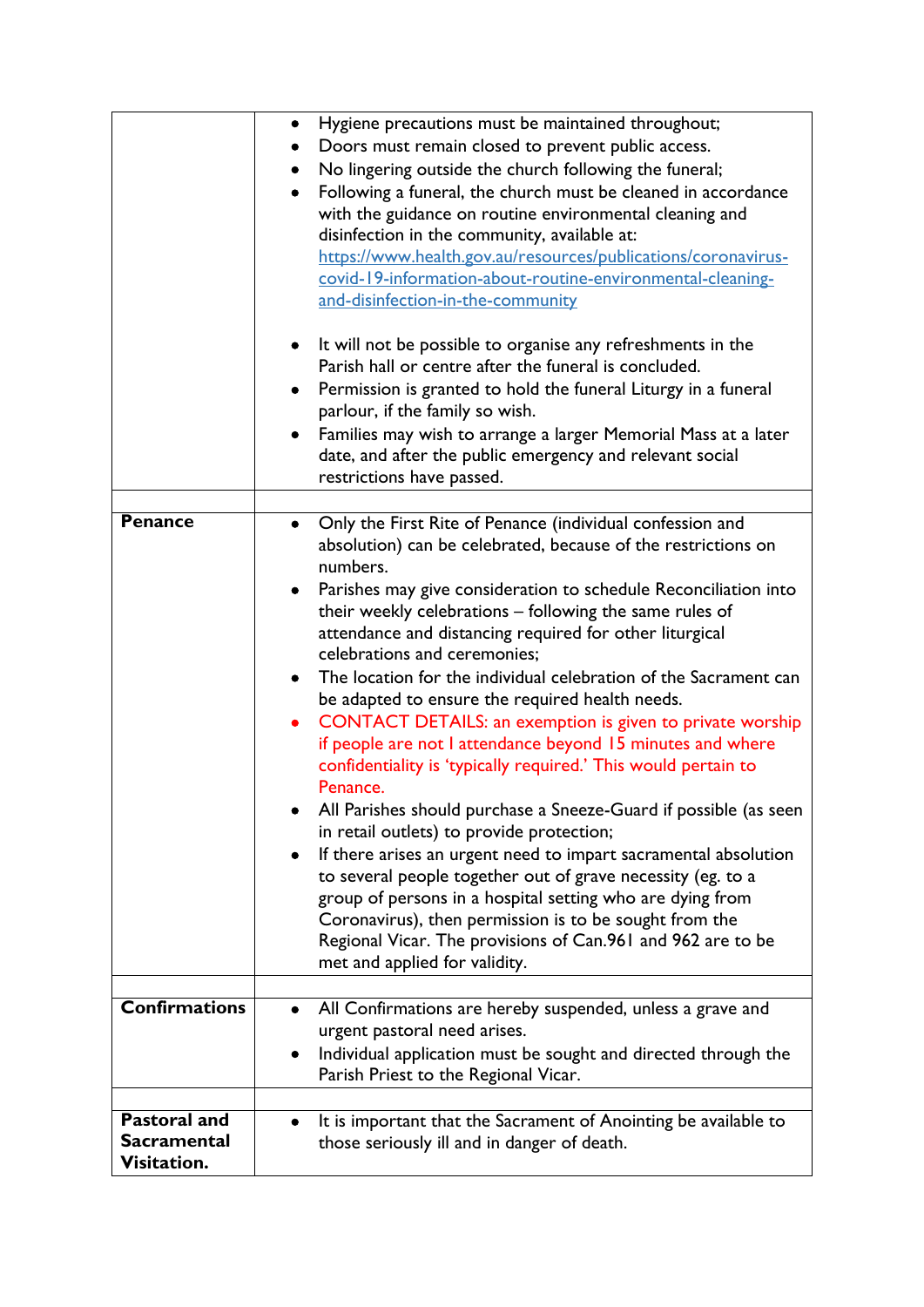| <b>Communion</b>    | • If more Oil of the Sick is required, please make contact with<br>the Cathedral office. |
|---------------------|------------------------------------------------------------------------------------------|
| to, and             |                                                                                          |
| Anointing of,       | In general circumstances, if a Priest is requested to visit the                          |
| the Sick            | home of a sick and dying person, he must take every precaution                           |
|                     | in relation to those who may be contagious.                                              |
|                     | As previously communicated, when Anointing the Sick, priests<br>$\bullet$                |
|                     | are given permission to lay on hands by holding them above,                              |
|                     | rather than upon the head, so as to avoid physical contact. The                          |
|                     | anointing is to be carried out by dipping a cotton wool ball,                            |
|                     | cotton bud into the bottle of Oil (do not use an Oil Stock).                             |
|                     | Protective gloves could also be used, which can be disposed of<br>$\bullet$              |
|                     | appropriately after a single use. Anointing the head would be                            |
|                     | sufficient.                                                                              |
|                     |                                                                                          |
|                     | If Viaticum is to be administered, follow the guidelines below:                          |
|                     | Wash hands or use a hand sanitiser once you enter the home;                              |
|                     | Avoid any physical contact with the person or family during the                          |
|                     | visit;                                                                                   |
|                     | Use a hand sanitiser again before distributing Communion;                                |
|                     | If the communicant usually receives Communion on the tongue,                             |
|                     | strongly encourage him or her, for your safety as well as his / hers,                    |
|                     | to receive Communion in the hand;                                                        |
|                     | Wash or sanitise your hands after the visit;                                             |
|                     | Maintain optimum physical distance with everyone in the room,                            |
|                     | except the patient;                                                                      |
|                     | Do not offer comfort through any physical contact.                                       |
|                     |                                                                                          |
|                     | It is encouraged that those Priests who are in a vulnerable age<br>٠                     |
|                     | category or with health concerns contact a neighbouring Priest,                          |
|                     | their Regional Vicar, or Fr Dean Mathieson to discuss who                                |
|                     | might be available to support them.                                                      |
|                     | Physical distancing to the extent possible, disinfecting hands                           |
|                     |                                                                                          |
|                     | before and after pastoral encounters, and other current                                  |
|                     | measures must be applied at all times.                                                   |
|                     |                                                                                          |
| <b>Ministering</b>  | Health officials will be able to guide what is possible and<br>$\bullet$                 |
| <b>Sacraments</b>   | permissible.                                                                             |
| to a                | If you have concerns please be in contact with Fr Dean                                   |
| confirmed           | Mathieson who will be able to assist in determining the best                             |
| COVID-19            | course of action.                                                                        |
| <b>Patient</b>      |                                                                                          |
|                     |                                                                                          |
| <b>Religious</b>    | Request that our religious communities should hold our people                            |
| <b>Communities,</b> | in special prayer during this time.                                                      |
| <b>Monasteries</b>  | 'Household' chapels and oratories of monasteries and religious                           |
|                     | communities are not to be open for public access. They may                               |
|                     | continue to hold community prayer and liturgy following the                              |
|                     | health and precautionary gathering restrictions as directed by                           |
|                     | government.                                                                              |
|                     |                                                                                          |
|                     |                                                                                          |